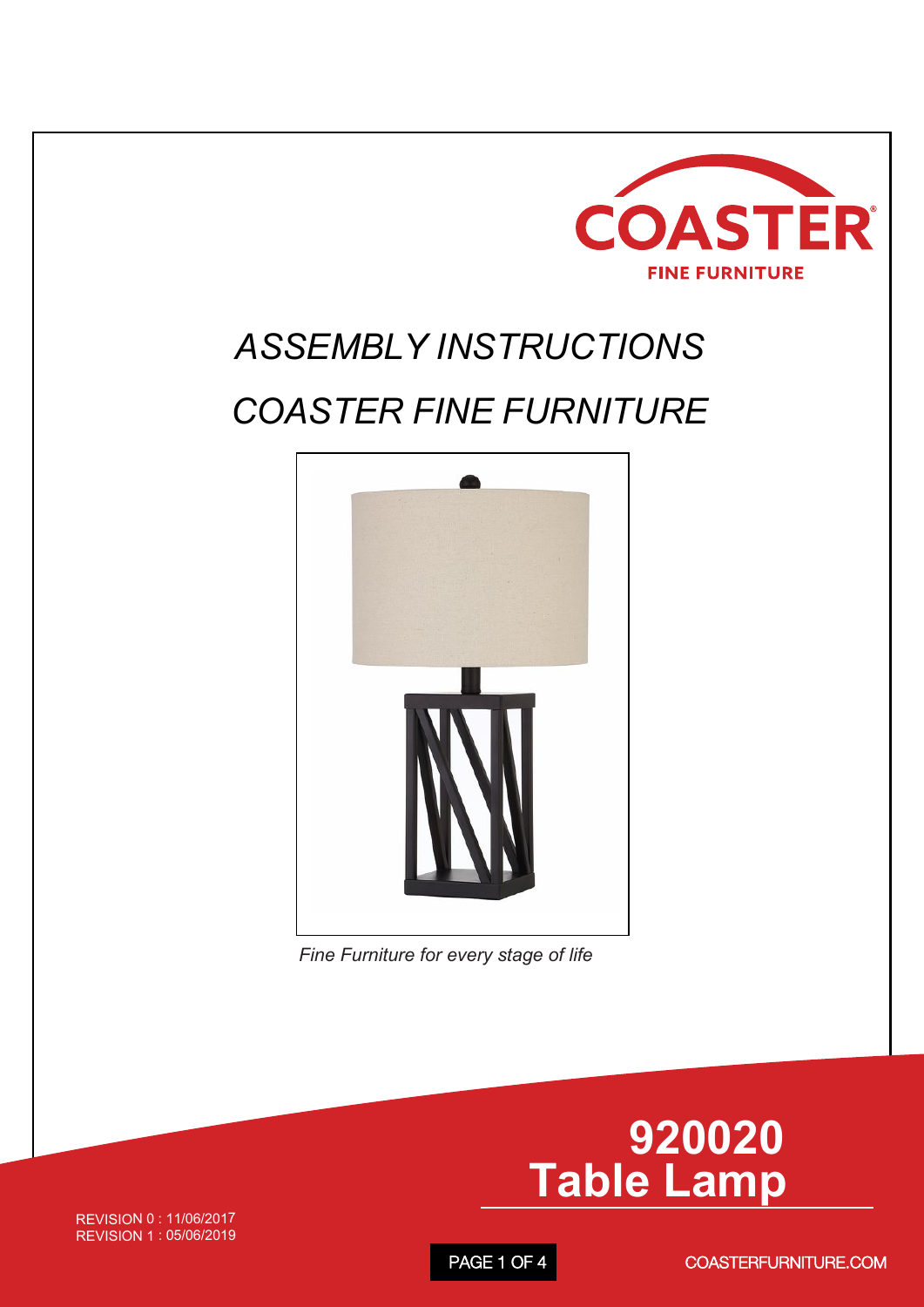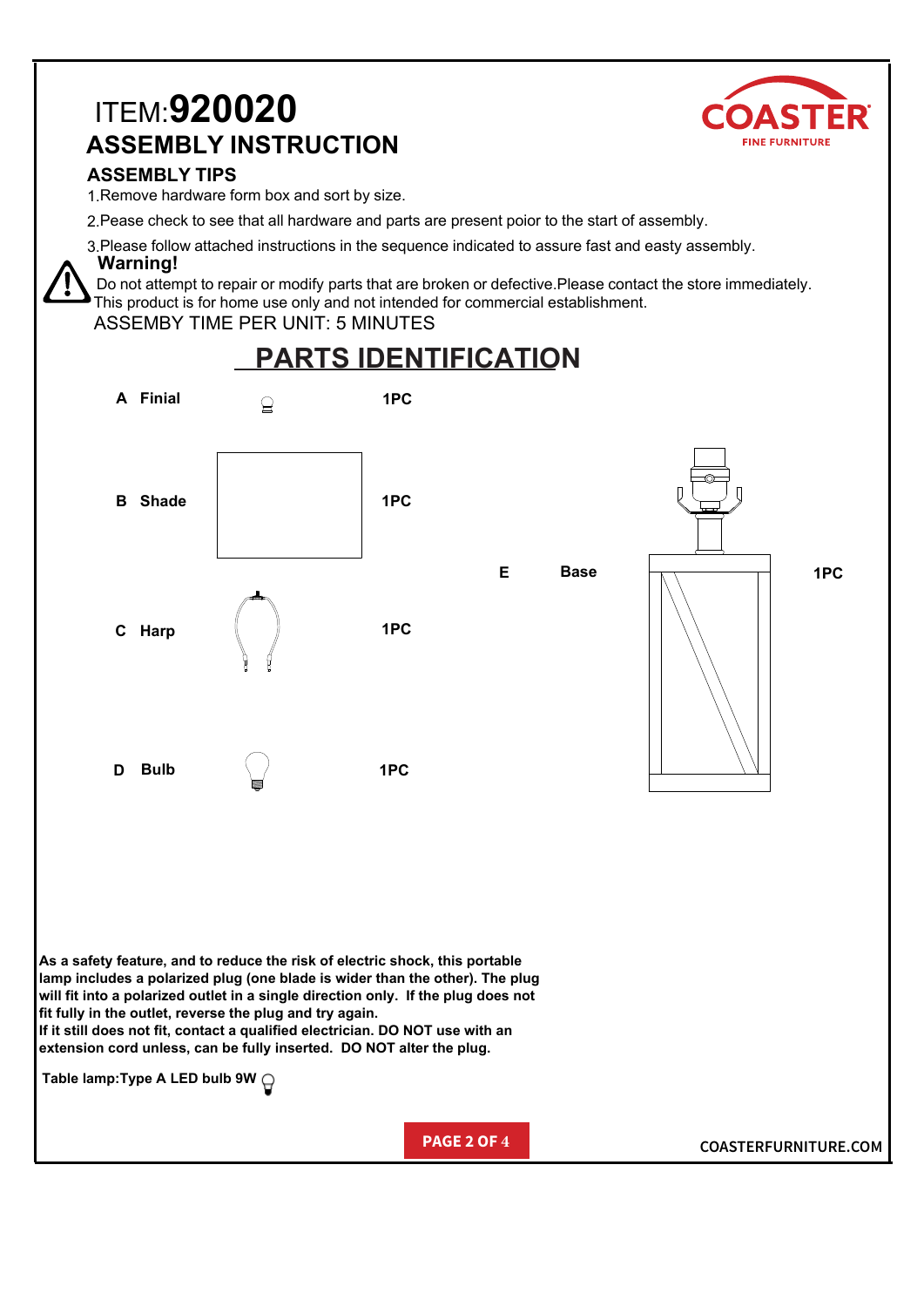## ITEM:**920020 ASSEMBLY INSTRUCTIONS**





**As a safety feature, and to reduce the risk of electric shock, this portable lamp includes a polarized plug (one blade is wider than the other). The plug will fit into a polarized outlet in a single direction only. If the plug does not fit fully in the outlet, reverse the plug and try again.**

**If it still does not fit, contact a qualified electrician. DO NOT use with an extension cord unless, can be fully inserted. DO NOT alter the plug..**

**Table lamp:Type A LED bulb 9W**

**PAGE 3 OF 4 COASTERFURNITURE.COM**